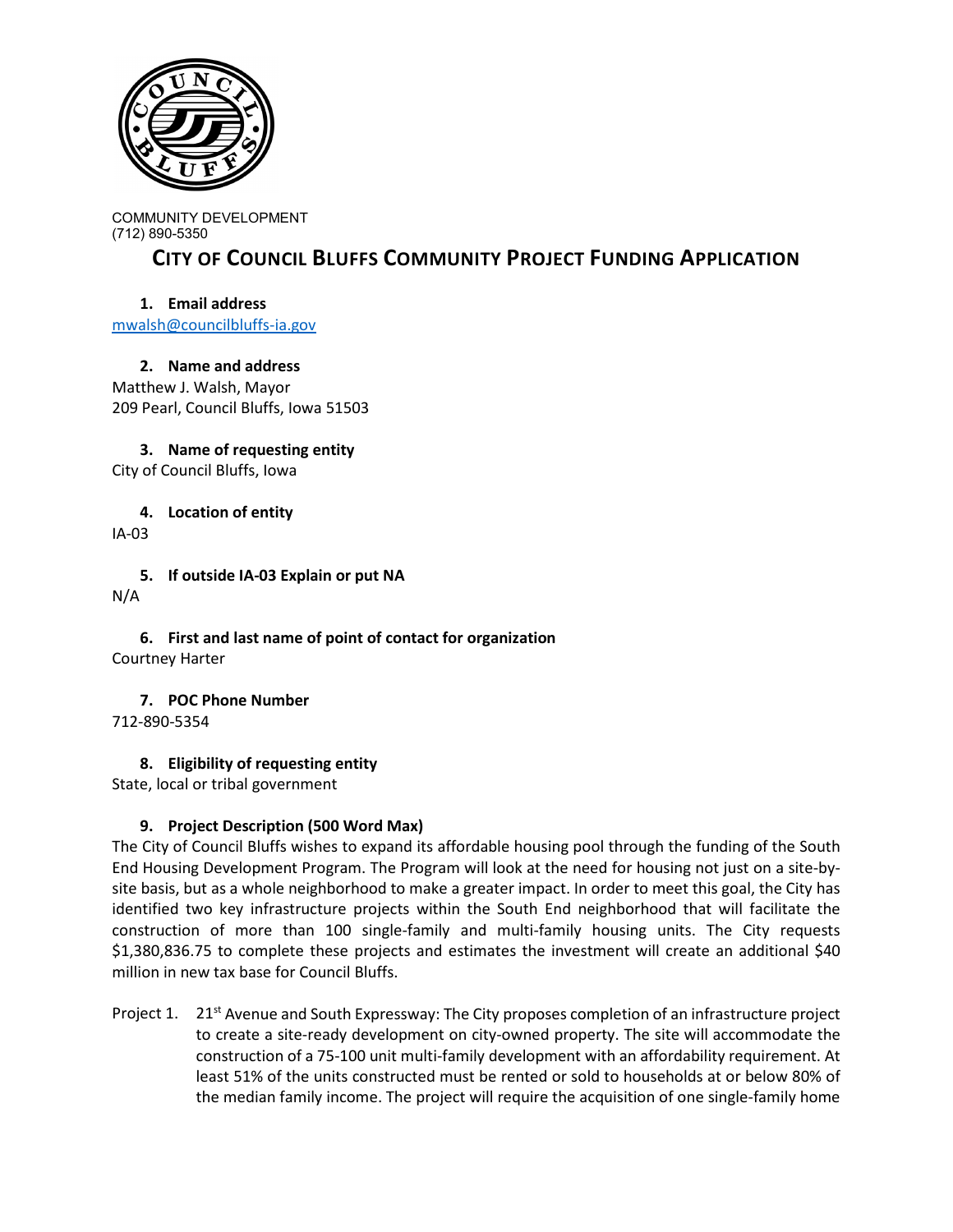$(522 \t22<sup>nd</sup>$  Avenue); reconstruction of  $21<sup>st</sup>$  Avenue to city standards; and site restoration including bring in 20,000 cubic yards of fill dirt to raise the site three feet. Upon completion, the City will advertise an RFP for a private developer to construct an affordable housing project.

Project 2. South 19<sup>th</sup> Street: The City proposes the extension of South 19<sup>th</sup> Street from 25<sup>th</sup> Avenue to 26<sup>th</sup> Avenue. This project will open an adjacent parcel of land that will be developed by NeighborWorks Home Solutions, a nonprofit partner, with at least a 29-unit single-family housing development that will include market rate and affordable units.

## **10. Name of the Project/Program to be funded**

The South End Housing Development Program

## **11. Physical location**

Project 1. Generally located from  $21^{st}$  Avenue to  $23^{rd}$  Avenue and South Expressway Project 2. Generally located along South 19<sup>th</sup> Street from 25<sup>th</sup> to 26<sup>th</sup> Avenue

## **12. Explanation of the Project/Program and Justification for the Use of Taxpayer Funds**

The primary goals of the South End Housing Development Program are (1) creation of new affordable housing and (2) increase tax base for Council Bluffs resiliency. The two infrastructure projects within the Program will create between 104 and 129 new housing units and an estimated \$40 million in new tax base on two vacant properties that are generating less than \$1,000 in taxes. An investment of \$1.3 million from this grant will exponentially benefit Council Bluffs and Iowa.

## **13. Amount Requested for Project**

\$1,380,836.75

## **14. Detailed breakdown of how the requested funds would be spent.**

The Program requests funding to complete infrastructure improvements related to two projects within the South End. Improvements will focus on acquisition, site restoration and extension of streets and public utilities.

- Project 1. The estimated total cost for this project is \$904,336.43. Funds will be used for the following activities:
	- a. Acquisition and demolition of one single-family unit (522 22 $^{nd}$  Avenue): This will allow the site to be squared up for better redevelopment. Estimated cost is \$250,000.00.
	- b. Reconstruction of  $21^{st}$  Avenue:  $21^{st}$  Avenue is currently an unimproved city-owned street. Reconstruction will bring the road to current city standards. Estimated cost is \$249,261.43.
	- c. Fill dirt: The site needs raised approximately 3 feet to accommodate redevelopment. The City wishes to bring in approximately 20,000 CY of fill dirt and top soil and remove existing trees for total site preparation. Estimated cost is \$405,174.00.
	- d. Re-route Existing Trail: Squaring up the site will create a more efficient development. Cost unknown.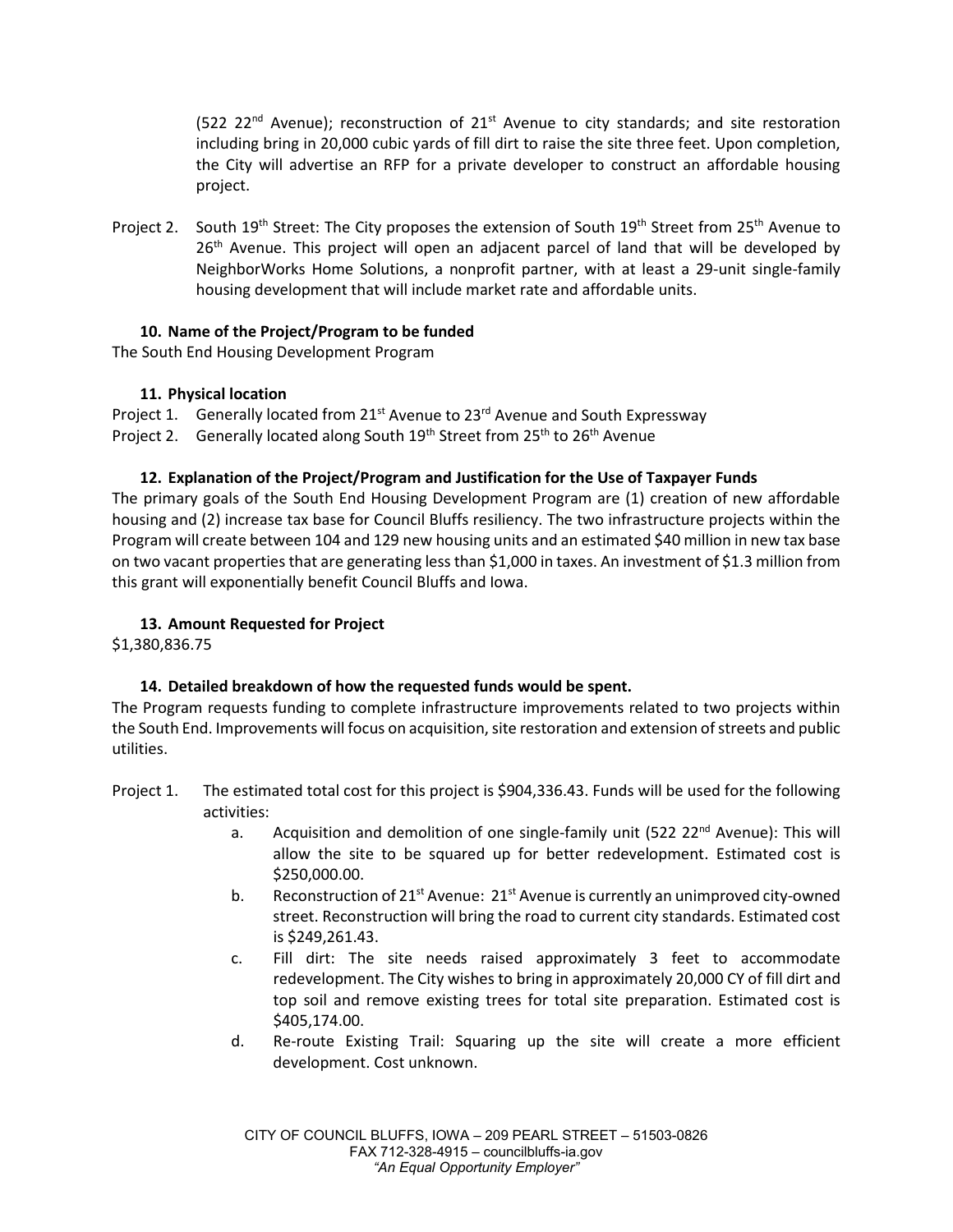- Project 2. The estimated total cost of this project is \$476,401.22. Funds will be used for the following activities:
	- a. Road Extension and Improvement of South  $19<sup>th</sup>$  Street from 25<sup>th</sup> to 26<sup>th</sup> Avenues: Full construction of the extension is required. This includes pavement extension and reconstruction of two intersections. Stormwater must also be extended. Sanitary sewer is already in place. Estimated cost is \$404,833.22.
	- b. Water Main Extension: Water must be extended from  $25<sup>th</sup>$  to  $26<sup>th</sup>$  Avenue to create the needed loop for system flow. Estimated cost is \$71,568.

Full detailed cost breakdown by project has been uploaded for review.

#### **15. How many jobs will this project create?**

This is a housing project. Zero jobs will be created.

#### **16. Detailed breakdown of the total cost of the project or program that includes all prior funding sources (public/private) and any amounts that remain unfunded?**

Project 1. The estimated project cost for the  $21<sup>st</sup>$  Avenue development is \$904,336.43. Prior funding sources were used for acquisition and demolition of existing houses through the Neighborhood Stabilization Program in 2011 and the City's Community Development Block Grant (CDBG) entitlement allocation. These funds have been fully expended. The requested amount represents the gap in funding.

> No private funds have been awarded to this project. Additional CDBG funds will be allocated for infrastructure as needed to supplement any EDI funds awarded.

> In 2011, the City utilized CDBG and Neighborhood Stabilization to acquire the properties on this block after many were in foreclosure due to the Great Recession. To date the City has spent:

| CDBG:      | \$279,217 |
|------------|-----------|
| NSP:       | \$225,000 |
| City (GO): | \$238,205 |
| TOTAL:     | \$742,422 |

If a partial award is made by this grant, the City will supplement the budget with CDBG funds to ensure completion. As an entitlement community, Council Bluffs is awarded approximately \$975,000 in CDBG funds annually. HOME Investment Partnership Program (HOME) funds may also be available to the selected developer to further assist the project. The City is part of the Omaha-Council Bluffs HOME Consortium, which provides approximately \$200,000 HOME funds annually to Council Bluffs. Utilization of these funding sources will further delay progress of the site.

Project 2. The estimated project cost for South 19<sup>th</sup> Street infrastructure connection is \$404,833.22. This project will allow the construction of new development that includes at least 29 singlefamily housing units. The expected total investment is \$9.78 million. NeighborWorks Home Solutions, the developer, is currently securing the funding for the site development through philanthropic donations. This will be a mix of cash and discounts on building materials.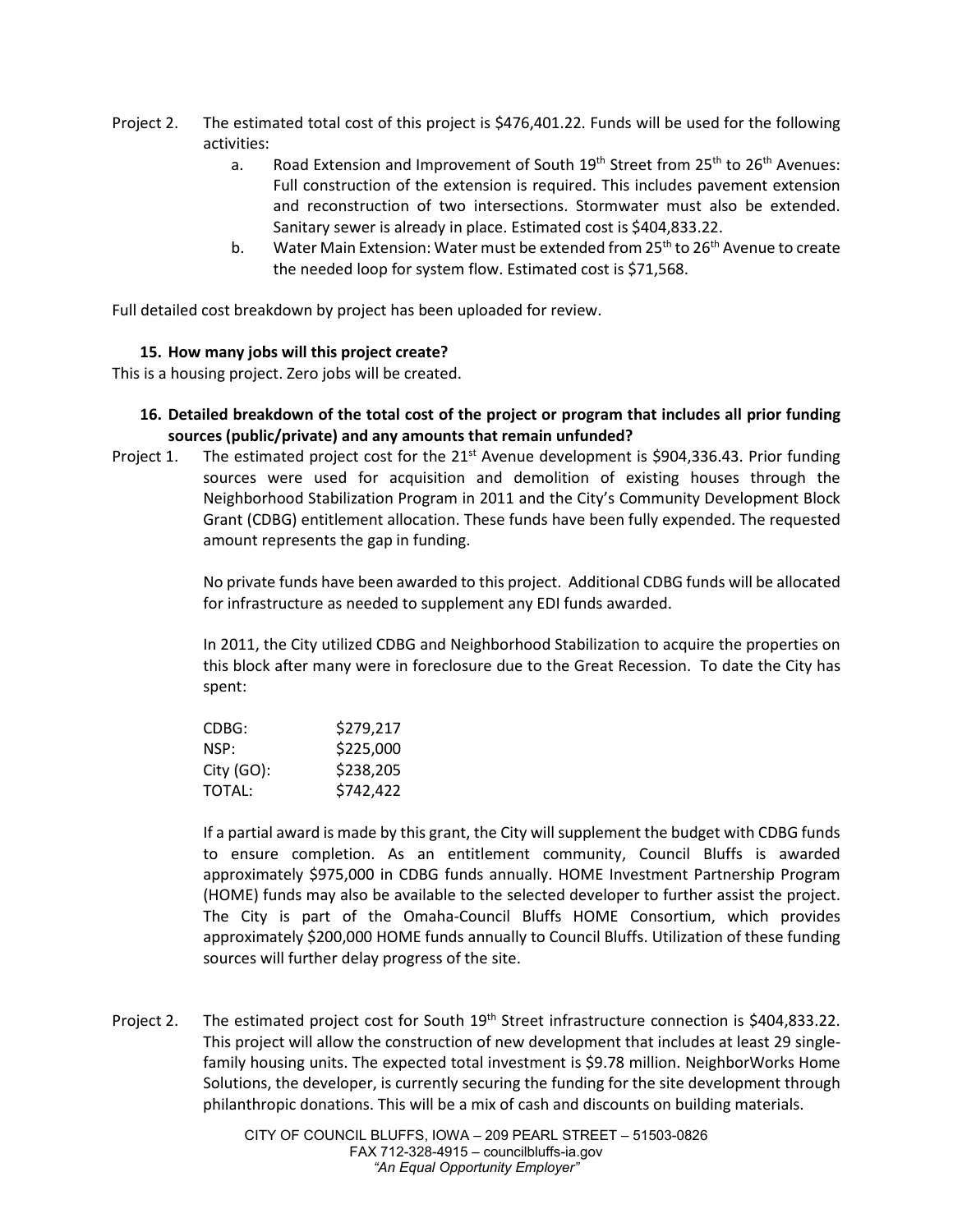The City previously programed general obligation (GO) funds in the capital improvement program (CIP) and CDBG funds to this site. Unfortunately, due to long delays, these funds had to be reprogrammed. No additional funds are available at this time due to budget constraints. The requested amount represents the gap in funding.

In 2015, NeighborWorks Home Solutions began working with the City to continue its efforts along South 19<sup>th</sup> Street to further the construction of affordable housing. Previously, the City utilized CDBG funds to reconstruct South  $19<sup>th</sup>$  Street from 23<sup>rd</sup> Avenue to 24<sup>th</sup> Avenue to construct 17 new single-family units.

Previous South 19<sup>th</sup> Street Funding: CDBG (FY15): \$ 750,000 City (FY15): \$1,500,000 TOTAL: \$2,250,000

The proposed extension from 25<sup>th</sup> Avenue to 26<sup>th</sup> Avenue has also been programed for City participation. Unfortunately, construction costs continue to increase resulting in delays. These delays meant City funds had to be reprogrammed to meet timeliness of CDBG and GO requirements.

Reprogrammed Funding from Delays: CDBG (FY19): \$400,000 City (FY19): \$100,000 City (FY20): \$150,000 TOTAL: \$650,000

Should EDI funds be awarded to this project, the City may be able to provide assistance for the internal infrastructure of the site ensuring the construction of the subdivision. This would be provided through CDBG and GO bonding.

**17. Total amount of federal funds previously awarded to this project or program?** Provided in Question 6.

**18. Detailed timeline and anticipated completion date for the project or program.** The City plans to follow one timeline for both sites:

| <b>Application Submittal:</b>           | April 2021        |
|-----------------------------------------|-------------------|
| <b>Environmental Review Completion:</b> | August 2021       |
| Funds Available:                        | October 2021      |
| <b>Finalize Specifications:</b>         | February 2021     |
| <b>Bid Letting:</b>                     | <b>March 2022</b> |
| Council Contract Approval:              | April 2022        |
| <b>Construction Begins:</b>             | May 2022          |
| <b>Construction Completion:</b>         | September 2022    |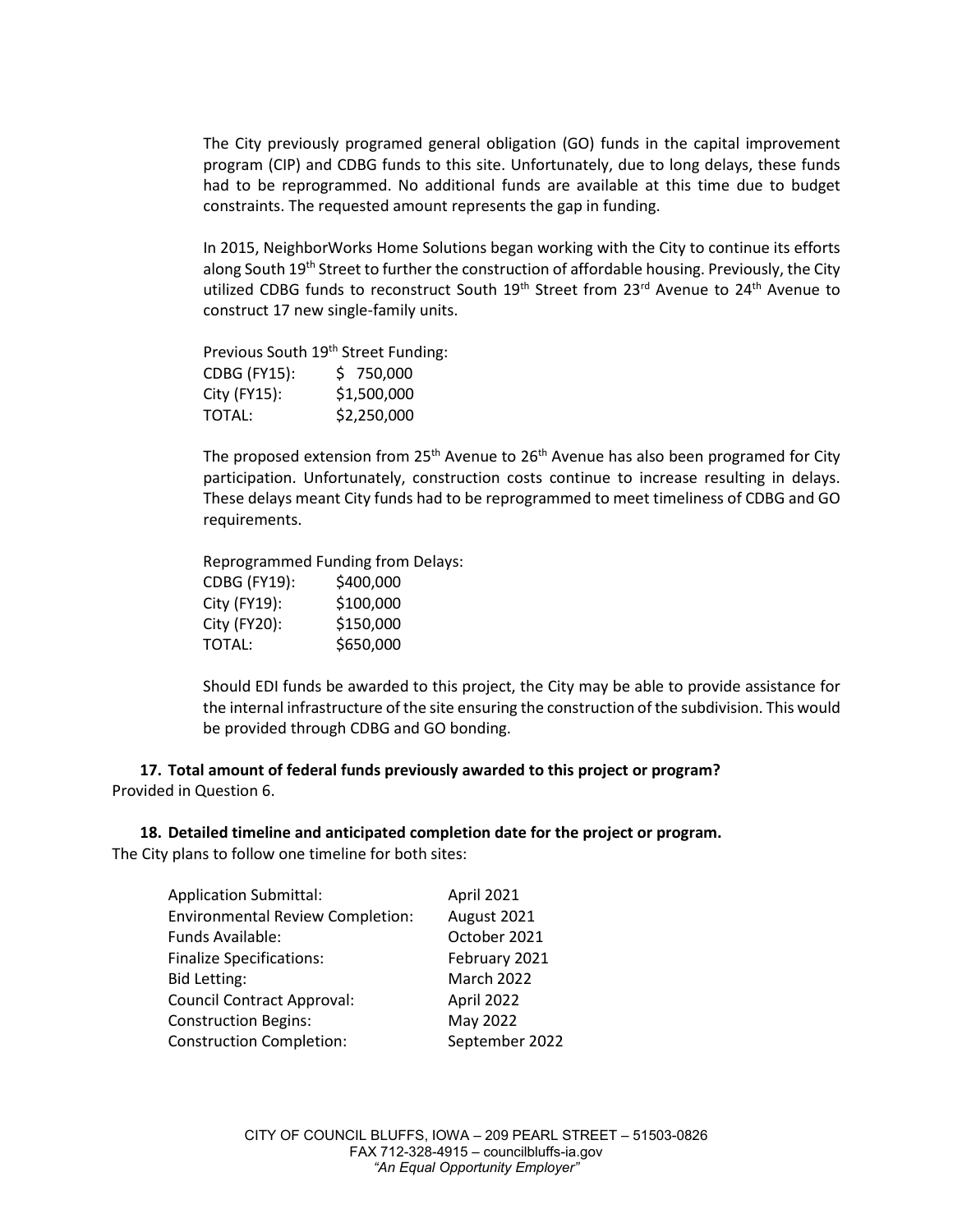#### **19. Detailed description of the project or program to be funded including data and or evidence that demonstrates the public benefit.**

The need for all types of affordable housing in the Third Congressional District is a significant issue. According to the Iowa Association of Realtors, the median sales price increased 15.2% from February 2020 to February 2021 alone while the available inventory drop 20.2%. This has created a crisis for affordable housing in the District, particularly in Council Bluffs, which is part of the Omaha Metropolitan Area.

The "Comprehensive Housing Market Analysis: Omaha-Council Bluffs" completed in 2017 by the US Department of Housing and Urban Development (HUD) found that nearly 15,000 units will be needed metro-wide in the next three years to meet the demand for the market. With only an average of 2,000 units constructed each year, the need for housing continues to be a high demand for housing.

The University of Nebraska at Omaha (UNO) recently published a research article stating the average price of single-family homes in the metro rose by over 10% in 2020. This is a substantial increase compared to the year over year increase in the past two decades, which averaged 2.9% previously. While this recent increase is lower than the District percentage, the low-to-moderate income (LMI) population for Pottawattamie County is 45.03%, the  $2^{nd}$  highest in the District, and significantly higher than the District average of 39.79%. The LMI percentage for Council Bluffs is higher yet at 53.13%.

In 2020, the Iowa Finance Authority (IFA) published the "2020 Iowa Profile (Council Bluffs)." This study outlined housing cost burden for both owner and renters. Housing cost burden is defined as a gross housing cost of 30-50% of gross household income and a severe housing cost burden is gross housing costs that exceed 50% of the gross household income. In Council Bluffs, 15.1% of households had a cost burden and 11.9% had a severe cost burden.

The demand for owner-occupied units has created a market crisis in Council Bluffs. According to HUD, the maximum affordable sales price for the city is \$170,000. Currently the owner-occupied market has vacancy rate of 1.0% with only 35 houses for sale under \$170,000 and 57 houses for sale in any price point in the city. The competitive market has driven pricing of what was considered affordable only a year ago out of the budget for many LMI households. New home construction costs now average \$275,890 in the City with only a small number of affordable units constructed each year.

The rental market has maintained some resiliency but the increased housing demand has strained this market as well with a shortage of 3,000 units (HUD market analysis). However, renters are more likely to experience a housing cost burden. The average rent in Council Bluffs is \$917. The IFA study found 20.5% of renters were cost burdened, and 20.9% were severely cost burdened. Construction of affordable units typically require a greater financial incentive to the project. This includes HOME funds and low income housing tax credits (LIHTC). Unfortunately, Council Bluffs LIHTC projects have struggled to receive awards which has limited the number of new affordable developments. In the last 10 years, Council Bluffs has only received three LIHTC awards to two different housing developments. Of these, only one project was construction of new affordable multi-family units (the other was a rehab of existing units).

The City believes the South End Housing Development Program will begin to fill the gap in both affordable owner-occupied and rental housing need. Each site within the program will provide new housing options for the residents of Council Bluffs. The addition of 129 units will give momentum to the neighborhood and spur new potential investment. The City hopes this is just a starting point to continue its revitalization efforts and meet the housing needs of residents.